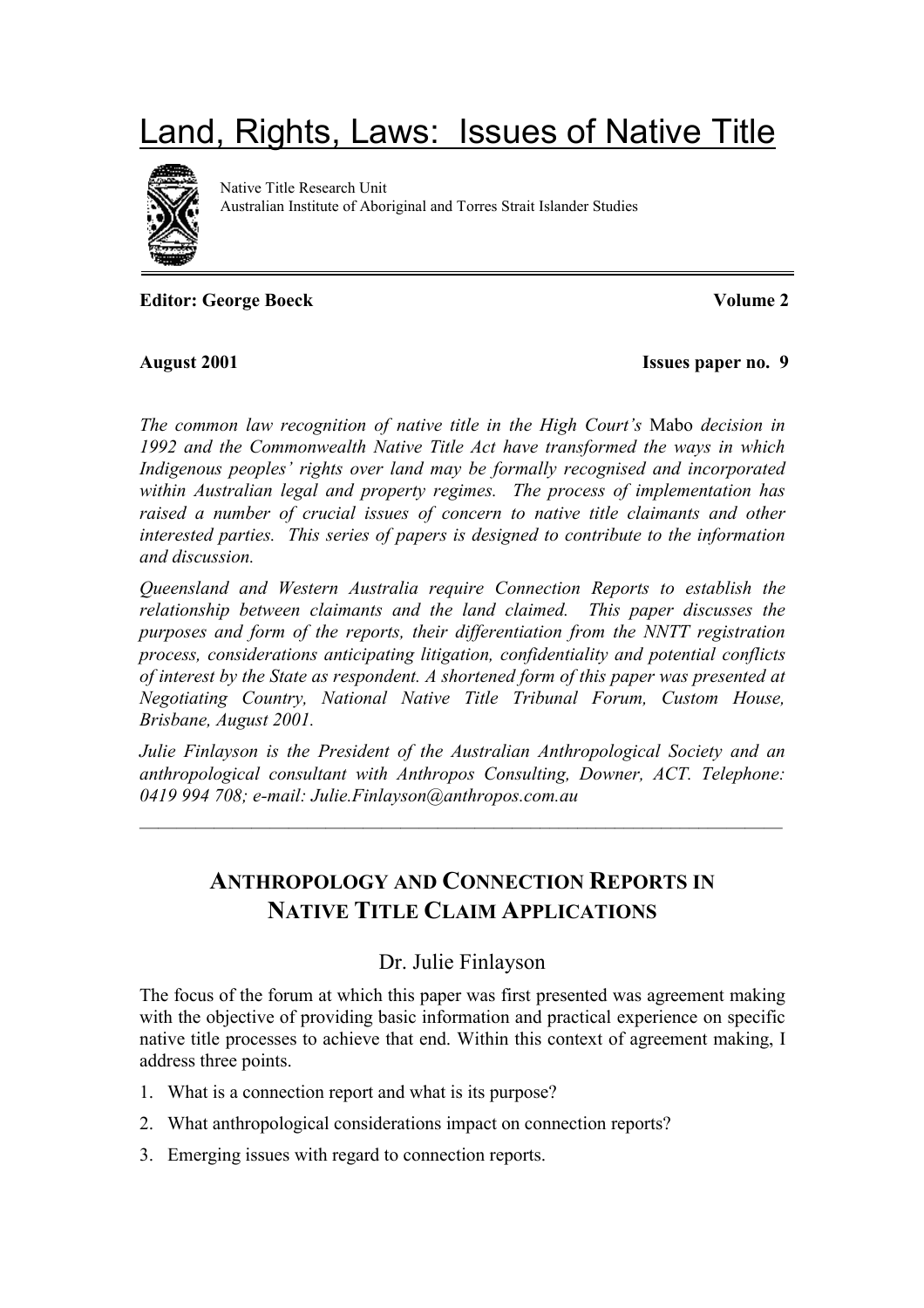Before discussion of these points it is worth repeating the requirements in the common law of native title for a successful determination of native title. To establish native title applicants must:

- identify the group,
- show descent from the group holding native title to the area at the time of sovereignty,
- establish that they continue to observe a system of traditional laws and customs and that these traditional laws and customs connect them with the land and waters claimed, and
- establish the nature of the rights and interests claimed and show evidence that these claimed rights derive from traditional laws and customs.

A Connection Report will, and does, have a role to play in establishing evidentiary aspects for these general elements of native title. However, what constitutes a Connection Report and when it contributes to the process of determining native title is not explicit, even in contexts where published directions for researching connection documents are available. Consequently, in this paper I survey at a broad level the published guidelines of the Queensland and Western Australian governments for researching and writing a Connection Report. The particular documents examined are as follows:

- the Western Australian Government's *General Guidelines Native Title Determinations and Agreements*,
- the Wand Review of these Western Australian guidelines, $<sup>1</sup>$  $<sup>1</sup>$  $<sup>1</sup>$  and</sup>
- the Department of Premier and Cabinet, Queensland Native Title Services, *Compiling a Connection Report.*

Currently, these States are the only ones with a public policy stance on Connection Reports and provision of guidelines. It should not be assumed, however, that other governments including the Commonwealth have no policies in place, but because publicly accessible information is limited, only preliminary comments can be made here.

#### **What is a connection report and what is its purpose?**

A connection report is *not* a statutory requirement of the Native Title Act (NTA). It is a document that has arisen in relation to government policy for management of the native title process, in the context of mediation primarily, but also to provide:

- a degree of certainty with respect to questions of who constitutes the claimant group,
- the identification and location of claim areas, and finally,
- the presentation of evidence about the nature of the connection between the claimant group and the area of claim under traditional law and custom.

Some aspects of these matters are required when a claim application is submitted to the National Native Title Tribunal for registration. However, Connection Reports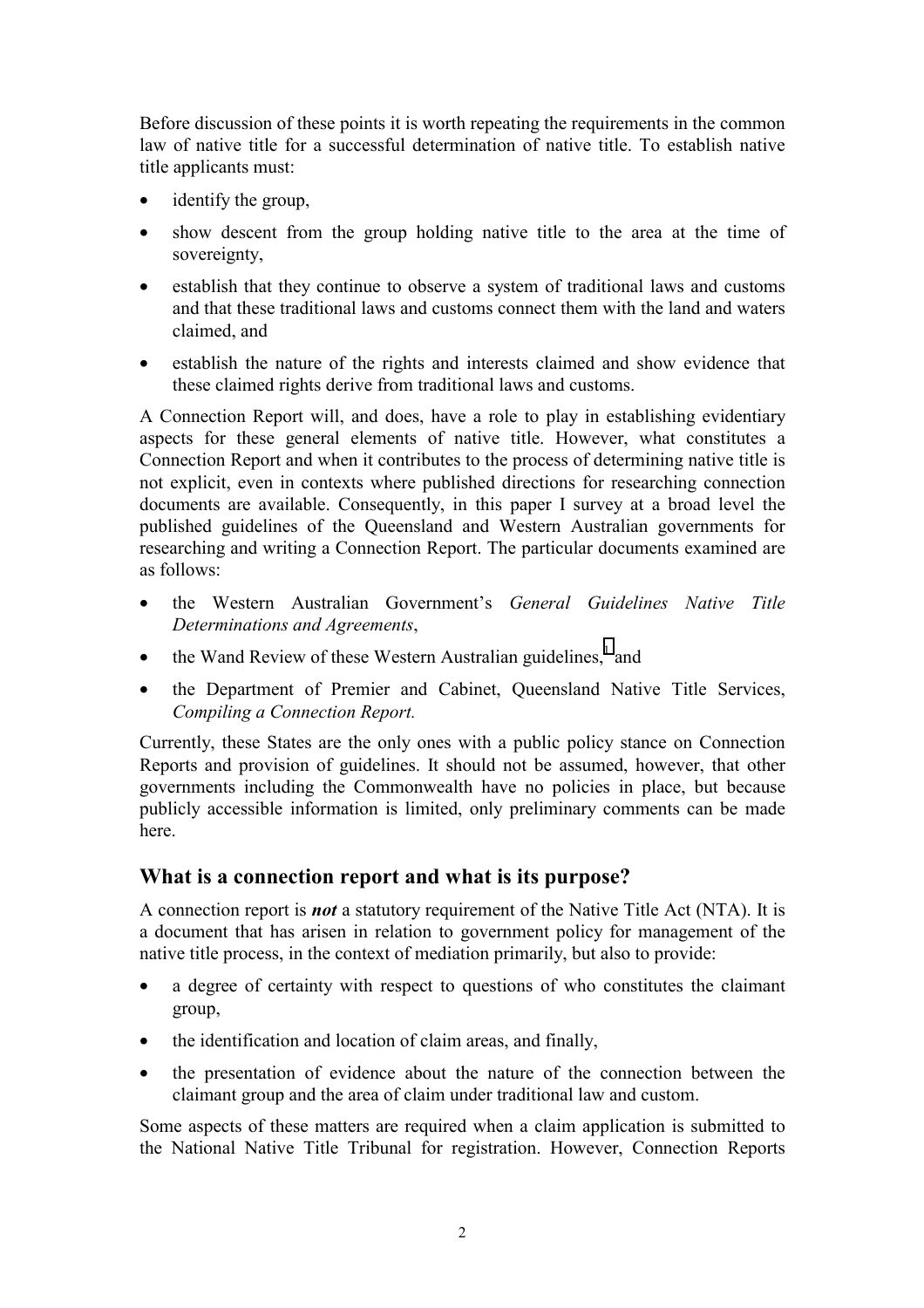should not be confused either in terms of their content or purpose with the intent of Tribunal's registration test.

There are clear differences between these two processes, not least the fact that registration is a purely administrative test applied for a specific purpose and its description of a claimant group differs markedly from the Connection Report's description of the group's attachment to land.

Under the amended NTA all claims are now required to submit to a registration test (ss.190B and 190C) to assess particularly, the negotiation provisions in respect of future acts (for example, s.29 notices). Registration also provides access to other benefits such as the requirement that registered claimants must be a party to any area ILUAs covering the area for which they are registered (s.24CD).

However, the Tribunal's registration test is not, and should not be seen as indicative of the merits of an application.<sup>[2](#page-10-0)</sup>

Once it was recognised that the registration test cannot be relied upon as a measure of the merits of a claim some State governments developed formal approaches for effecting 'certainty' in the initial stages of their relationship with applicants. This was the origin of the Connection Report. I suspect it was also a means of formalising what had often been an oral presentation of evidence from claimants during initial mediation sessions in the early years of the native title process.

Specific documentation from the claimants has now become an obligatory requirement for government participation in mediation in both Queensland and Western Australia. Where government has chosen to act as the peak respondent body on behalf of other government instrumentalities, the requirement for documentation of connection is also a means to ensure that a government's public interest responsibility is observed and participation in an agreement making processes can begin. However, the purpose and mandatory inclusion of Connection Reports in mediation has occurred neither systematically nor as a standardised government response Australia wide.<sup>[3](#page-10-0)</sup>

Nevertheless, at least two State governments have sought to manage the agreement making process by seeking and assessing Connection documents as a first point of entry into a mediation process. Increasingly, these documents are linked to potential consent determinations or other forms of agreement making. In Queensland both the Liberal and Labor governments adopted the view that mediation between applicant and respondent parties will not proceed without prior production and assessment of a Connection Report. Moreover the document must conform with the State's published guidelines for the content and structure of a Connection Report.

## **Varying standards: What makes an acceptable Connection Report?**

Threshold standards for the content of Connection Reports vary. Both Queensland and Western Australia publish guidelines for researching and writing a Connection Report. Some common points exist, although the nature and standards of the required evidence differ. For example, until recently in Western Australia (under the Court-led Liberal government) the bar for acceptable evidence was placed at the level of litigation and dovetailed with a wider policy to litigate in the majority of native title claims. In Queensland on the other hand, the Connection Report is increasingly a means, led admittedly by the State, to begin to explore with all respondents the potential for reaching a consent determination. According to the Queensland Guide: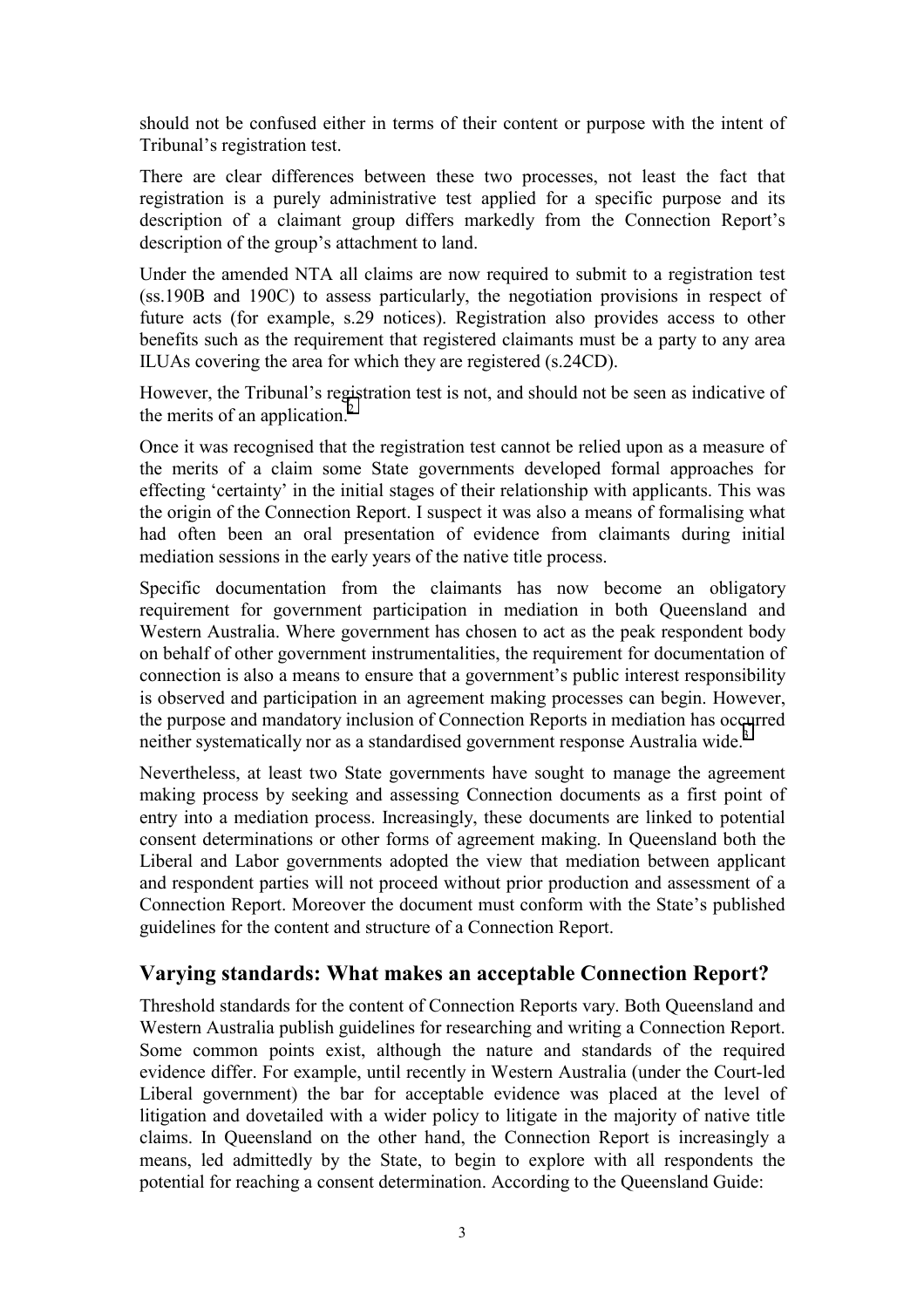A Connection Report provides an authoritative statement about the Applicant group and is produced to gain acceptance of their native title claim by the State Government. Such acceptance is a type of preliminary acknowledgment of the nature and scope of the rights and interests sought in relation to the claimed land and/or sea.<sup>4</sup>

Australia wide details on how other States or Territories use Connection Reports is sketchy. In general the approaches outside of Queensland and Western Australia are largely ad-hoc. Situations vary with access to evidence operating through informal processes. In South Australia for instance, the need for connection documents has been subsumed under a broad process of implementing a State wide framework agreement. Victoria may be following a similar path with a number of agreement making processes in train; although at this point it is unclear how far such processes will be an alternative to litigation. In Tasmania, the incumbent government has declared no native title exists and has sought to deal with Indigenous connections to land through a transfer of title, notably in the Bass Strait Islands.

In New South Wales, Connection Reports are not a standard requirement. The situation is confused to some extent by the continuing circulation of an initial document representing preliminary policy efforts to establish evidentiary thresholds. While the document continues to circulate it appears to have limited currency. In practice, some form of connection report appears to be required by the NSW government specifically for negotiated agreements and as a preliminary step in most negotiations. In terms of content, the evidentiary threshold is addressed on a case-by-case basis with, in some cases, different thresholds linked to different outcomes.<sup>[5](#page-10-0)</sup>

Objectively speaking, government's insistence on production of a Connection Report provides a degree of certainty for establishing the identity of the applicant group, the area of land with which connection is asserted and the legitimacy and nature of that connection. Yet Indigenous critics of the reports argue that the requirement to produce such documents is unnecessarily onerous on claimants and the resources of their representative bodies.

However, the Native Title Representative Bodies who provide facilitation and assistance on claim matters also need certainty with respect to the identity of the claimants and the nature of the evidence behind the claim application. In situations of claimant dispute or uncertainty, there is good reason why claimants and their representatives will need to research applications. Furthermore, it is evident that, for the purposes of the organisation's own strategic claims management, the process by which Representative Bodies offer or decline assistance to applicants will require adherence to a systematic investigative process and a transparent methodology.

At the same time there is an issue with Connection Reports that Representative Bodies must carefully consider. I refer to the strategic question of the extent of any full and frank disclosure of research in a Connection Report. Certainly there is a need to ensure that the documentation ensures respondents are comfortable with the identity of the claimants and their connections to the country under claim in order to encourage full participation in mediation. Unfortunately, it is also a fact of life that, if mediation fails, claims are likely to be litigated. This will entail 'discovery' of the Connection Report and its incorporation in the litigation process.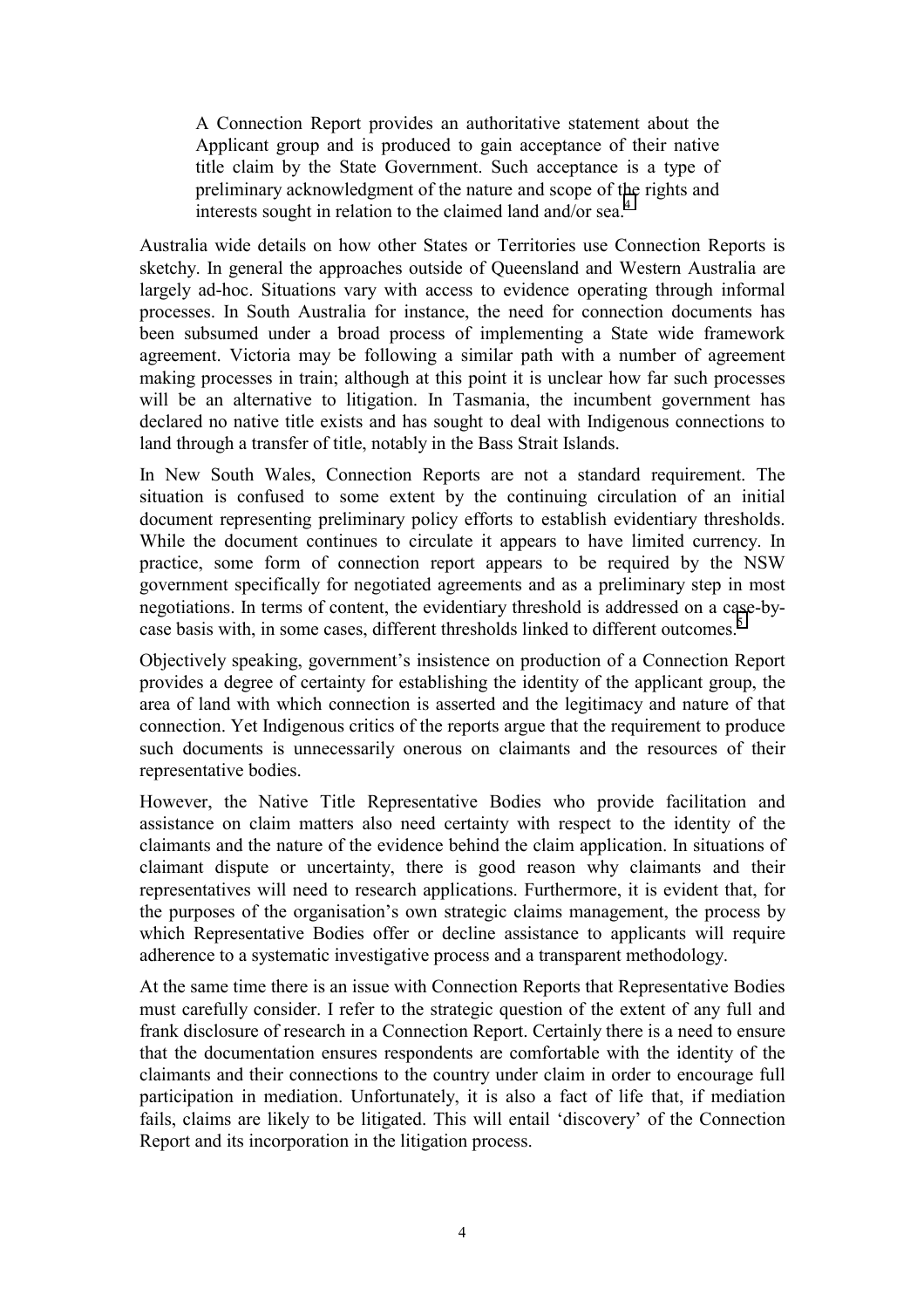In summary, Connection Reports have the capacity to provide all parties with certainty across a number of critical fundamental issues, but applicants will have particular concerns, including matters of confidentiality and strategic management that must be addressed.

#### **The Western Australian case**

In Western Australia the Labor government has decided to explore options for consent determinations rather than continue to litigate all applications. A decision of this nature reverses previous policy and the high evidentiary threshold expected of Connection Reports.

In Queensland, by contrast, some flexibility has been increasingly assumed since 1998 in line with a desire by the Labor government to explore the potential for native title consent determinations and other forms of agreements. Standards of evidence continue to remain high, however, if only because they appear to have been set by expectations that most claims will arise in remote areas. Like many of the south eastern States, Queensland has yet to grapple with standards for negotiated outcomes in settled areas.

#### **The Queensland case**

Premier Beattie's Forward to the Queensland Native Title Services 'Compiling a Connection Report' makes a point of linking the evidentiary threshold of Connection Reports with negotiated outcomes. He writes,

The Queensland government made a determined effort in 1998 to bring some finality and certainty to the native title debate with a major legislative program establishing a new regime for dealing with native title issues in future land use. Significantly our whole approach was built on a determined policy shift away from litigation towards negotiated agreements between native title claimants and other land users ... An important starting point for negotiated and mediated agreements between native title claimants and the State of Queensland is the compilation and presentation of a Connection report, aimed at establishing that applicant groups are the traditional owners of the land or waters claimed. [Compiling a Connection Report] is part of the process. As well as setting out clearly the State's requirements in a Connection Report, it is designed to shortcut the often tedious and time consuming research process by 'signposting' sources of relevant material and offering guidance on compilation of oral histories.<sup>6</sup>

To an extent the confidence of the punters will rest on the methodology involved when assessing Connection Reports. However, not all respondents feel government should be the sole assessor of Connection Reports and a view is currently circulating that Connection documents should be subject to scrutiny and assessment by all respondent parties. Proponents of the argument say that in order for them to properly assess the specific identity of the claimants involved and the asserted evidence of connection, unfettered access to the documents must be possible to all respondents.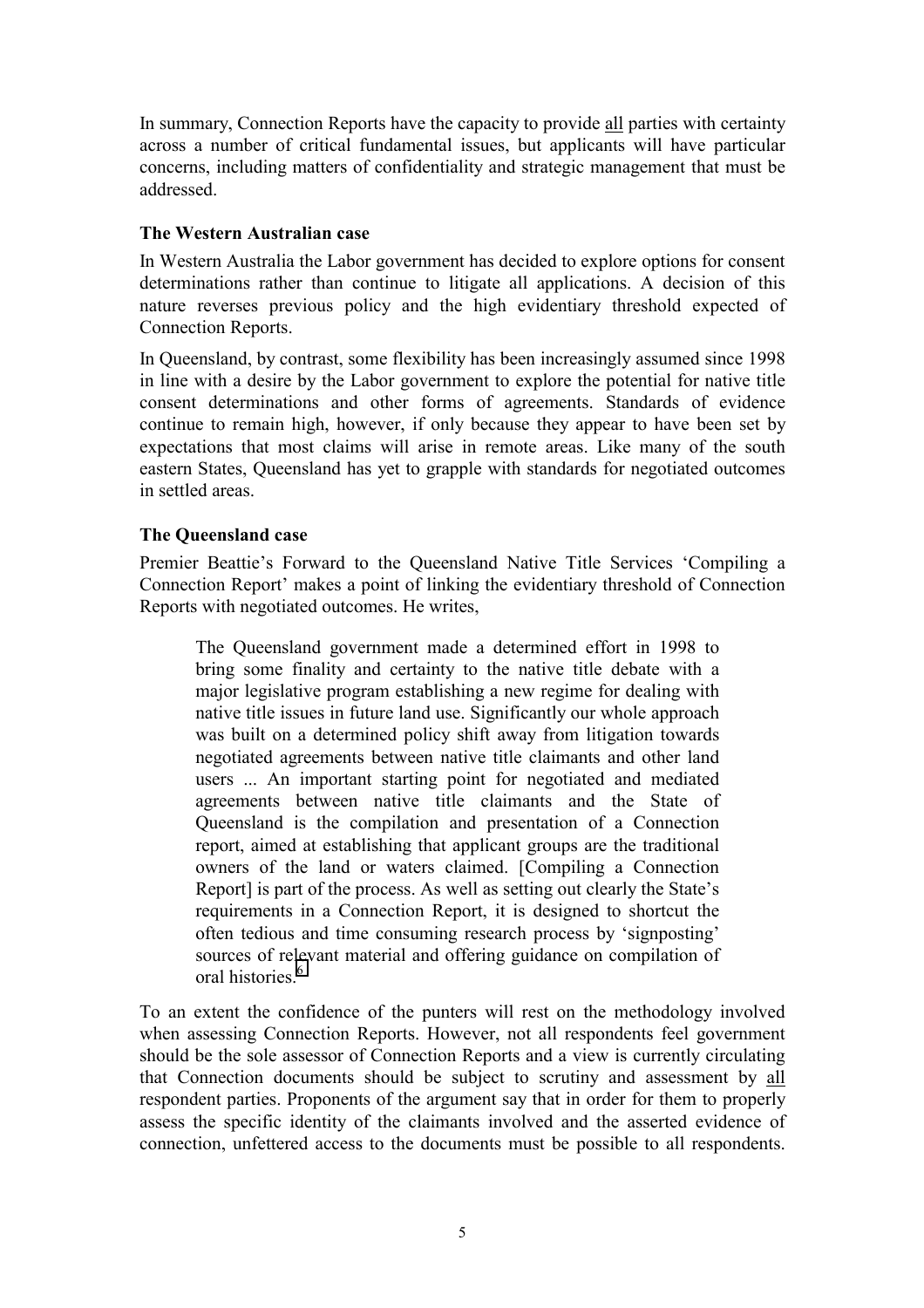This view raises a wider question of the role of Connection Reports in negotiation processes and how the integrity of a mediation-based process can be protected.

If agreements are the objective then the level of evidence required in a Connection Report should reflect a different threshold than that expected in a contested hearing. The lower threshold should also, I suggest, reflect the settlement history of the particular State's native title profile. In settled Australia, the complexity of Aboriginal relationships to land will be shaped by the social legacy of removal policies, the position of 'historical' people<sup>7</sup> and the existence of Indigenous connections to land that are not recognised under the NTA.

# **What anthropological considerations affect Connection Reports?**

Connection reports and their evidentiary requirements will differ from State to State. Reasons for this include:

- the nature of the policy and political approach of a particular government to resolution of native title,
- the specific nature of the colonial settlement history and associated legislation in each State,
- the tenure history of the State,
- the State wide Indigenous cultural profile,
- the geographic spread of the Indigenous population, and
- contemporary Indigenous principles of corporateness and connection to land and waters.

It is not possible to comment on these reasons in this paper. However, anthropological implications will flow from government policy positions in terms of how each government views the nature of native title and how this is reflected in the assessment process for Connection Reports. The environment in which these requirements were developed is dynamic and subject to a range of pressures. Certainly, the environment in which a Connection Report operates is increasingly complex compared to its introductory context. What role a Connection Report can continue to effectively play is yet to be tested through process and circumstance. On the face of it, Connection Reports may emerge as increasingly important, if not key elements of negotiation processes.

#### **Content**

At a general level, the content of a Connection Report is guided by the evidentiary requirements of the NTA where the onus of proof rests with the applicants. However, in practise some governments have found it of practical use to produce focused guidelines including a reminder to researchers that such documents have a specific purpose and should not be viewed as 'academic theses'.<sup>8</sup> While general direction as to particular content is provided by the Guidelines, the authors suggest that the Guide 'is not intended as a template'.<sup>9</sup>

#### **Authorship: Who writes the Connection Report?**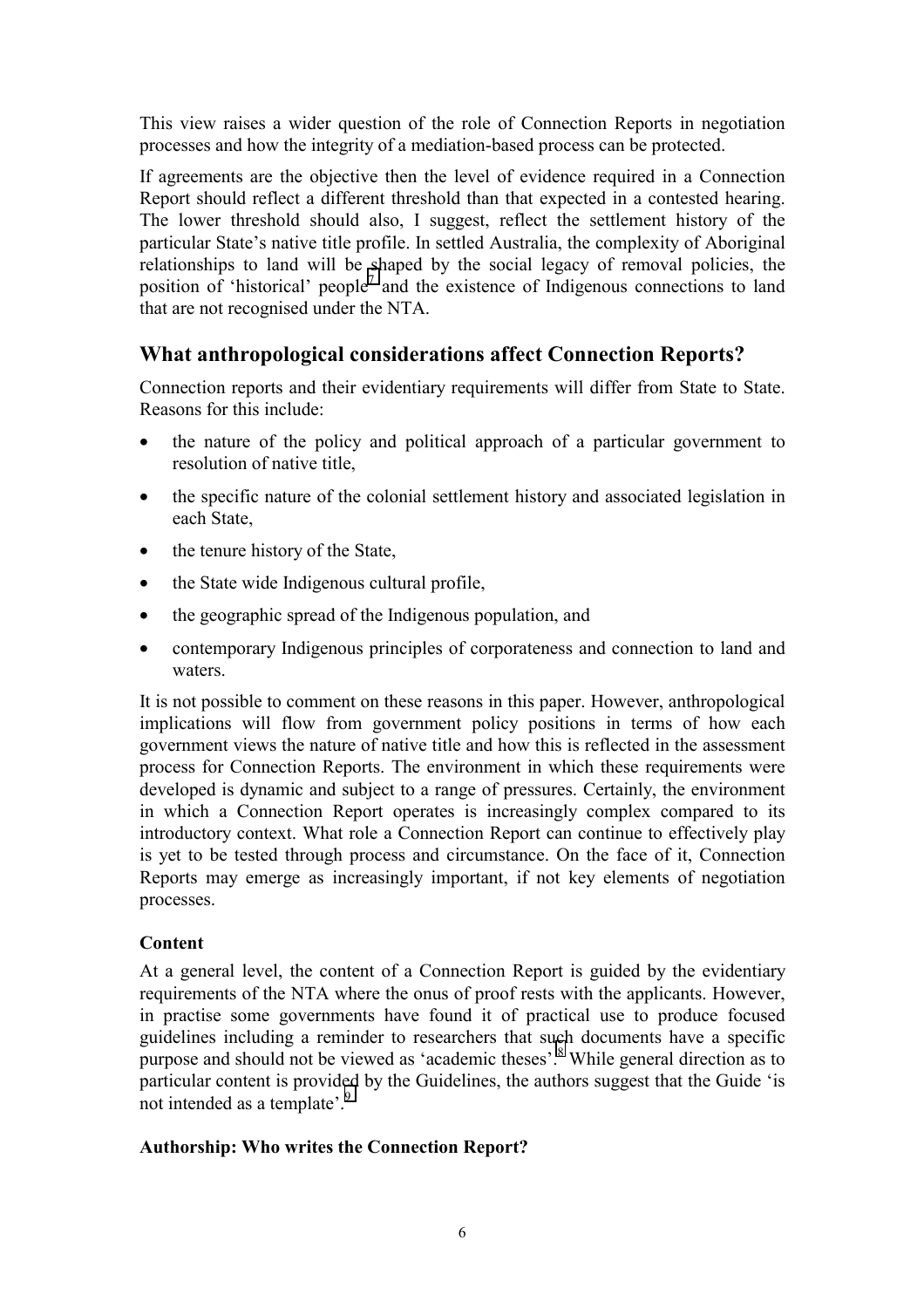In Queensland, Connection Reports were adopted by the previous Liberal Government. Policy shifts at various levels mark differences of approach to native title, including the development of Connection Reports. Currently, Native Title Services is charged with assisting claimants to access archival sources and relevant information held by other agencies. The Guidelines describe in detail expectations with respect to the structure of the report, encompassing the historical and anthropological content. Source materials to consult are listed too with the addition of a commentary on the methodological use of specific kinds of sources such as oral testimony.

Information of this kind can be helpful and provide shortcuts to critical agencies. But the offer of assistance can also pose problems for applicants and their representatives, given the position of the State as a respondent. The following comment on assistance is quoted from the Queensland Guide:

Researchers are welcome to approach the Unit to seek further advice at any stage of compilation of a Connection report, including seeking comment when reports are at a draft stage.<sup>10</sup>

A statement of this nature is problematic. It raises questions of the extent to which a Connection Report is implicitly shaped by assumptions within the Guidelines about appropriate evidence and what standard of connection will be acceptable as indicative of native title connections between people and land. In addition, the notion of participating as an applicant's representative in a relationship with government (who is also a respondent party) when shaping a document of proof requires careful consideration. The general question of a relationship of assistance between applicants and government needs to be carefully addressed. The new draft guidelines review of the Western Australian Guidelines by Wand and Athanasiou (s.3.11) recommends that government should not jointly produce Connection Reports.<sup>[11](#page-10-0)</sup>

Admittedly, it is often beneficial for government and applicants' representatives alike to work cooperatively within a defined administrative process and to develop economies of scale for processes of mutual benefit. For example, such a partnership would be useful and acceptable when trying to streamline future act notifications. But involvement between government and applicants' representatives with respect to Connection Reports may be compromised in terms of conducting a transparent assessment because it involves evidentiary issues at the heart of a claim. In any case, research and evaluation of evidentiary documents differs significantly from process administrative data.

#### **Confidentiality**

Confidentiality with regard to access to and evaluation of Connection Reports is, in the view of some respondents, a matter open to contestation. According to the Queensland Guidelines once Connection Reports are provided to the State, confidentiality is assured across the assessment process.

The Applicant group or their representative body forwards their Connection Report to the Director, Native Title Services within the department of the Premier and Cabinet. The report is kept in a locked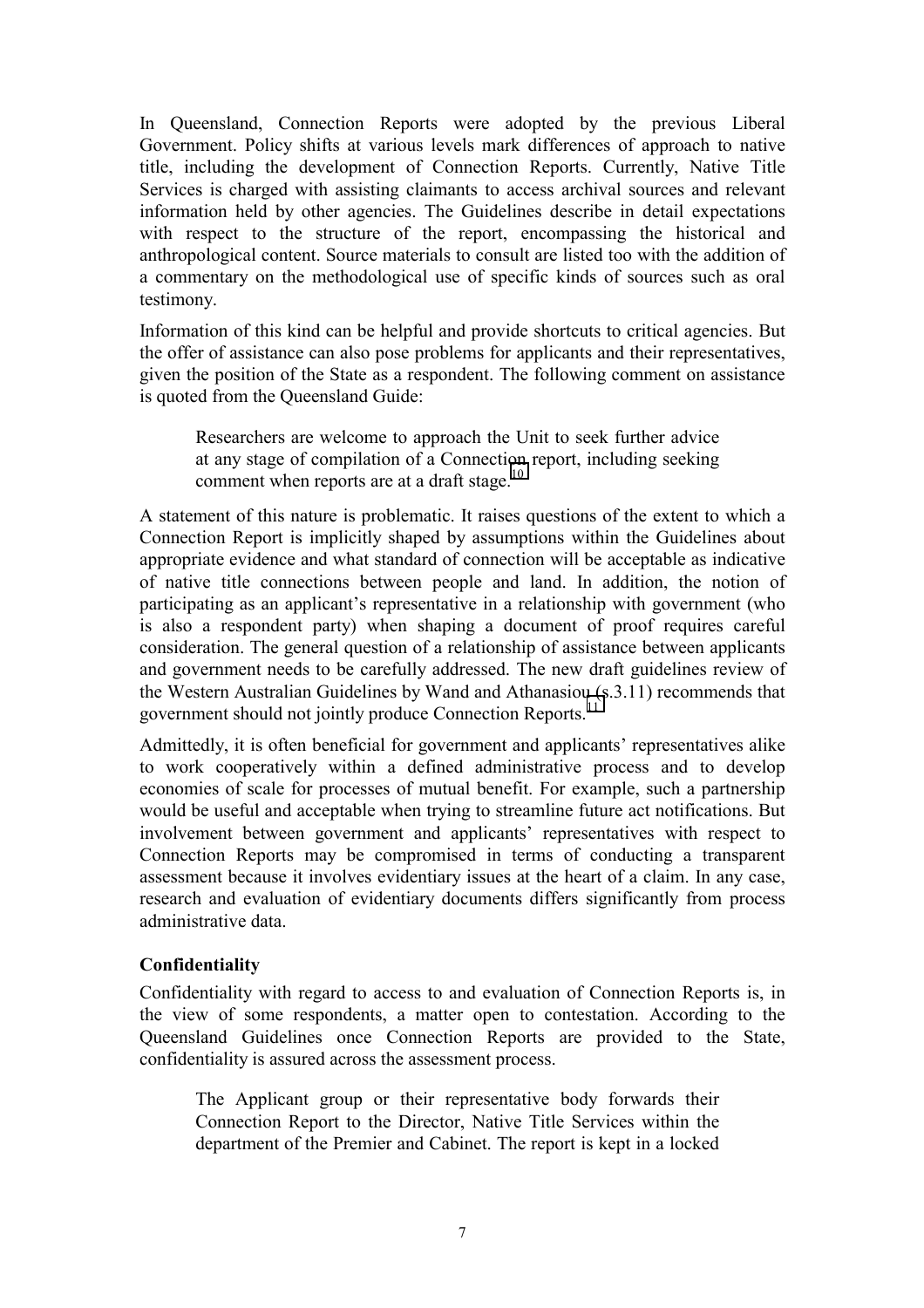cupboard and is assessed within the Historical and Anthropological Unit.

The State is particularly conscious of its obligations to maintain and ensure the confidentiality of culturally sensitive material provided for the purposes of a Connection Report. If required, specific procedures can be negotiated to limit access to the material to those directly involved in reviewing the Connection Report...

It should also be remembered that all aspects of a Connection report prepared as part of mediation of a claim are confidential to the mediation process. This includes the State's response to the Connection Report.<sup>[12](#page-10-0)</sup>

Similarly, the Western Australian General Guidelines address confidentiality, although it is clearly provisional and contextual. For example, these Guidelines set out the broad circumstances and conditions under which confidentiality is assured. But it is also made plain that the protection is retractable.<sup>[13](#page-10-0)</sup>

This means that while a negotiation process is conducted 'without prejudice' confidentiality can encompass sections of the Connection Report as long as these areas are identified to government. Within government circles the State also undertakes to restrict circulation of the document. However, again, these measures are conditional.

Claimants should be aware that, if the application goes to trial, the State does not undertake to continue to preserve the confidentiality of the connection report in the event that evidence at the trail is inconsistent with the connection report. That is to say, claimants and their experts should ensure that statements in the connection report are made with the same care as would statements in court.<sup>14</sup>

While the Guideline documents for both Queensland and Western Australia speak of confidentiality on 'without prejudice' terms and envisage the protection of sensitive cultural matters, it is evident that such protection cannot be guaranteed. In such circumstances claimants' representatives may decline to provide other than minimalist Connection Reports. Another reason for caution by applicants' representatives is that a Connection Report is undertaken at an initial stage of claim research. It may not indicate the full extent or depth of knowledge, as claimants become more involved in and confident of the process and its capacity to result in a determination.

## **Emerging Issues with Regard to Connection Reports**

Connection Reports have yet to reach their full potential. To date they have been used in conventional ways, primarily as an informal test of the relevant evidence. It is to be expected that, once governments and respondents generally come to appreciate the full advantages of agreement making, the capacity to develop more lateral connection documents will emerge.

At present, confusion exists among many applicants and respondents as to the purpose of Connection Reports and their role in the claim process. The Queensland Guidelines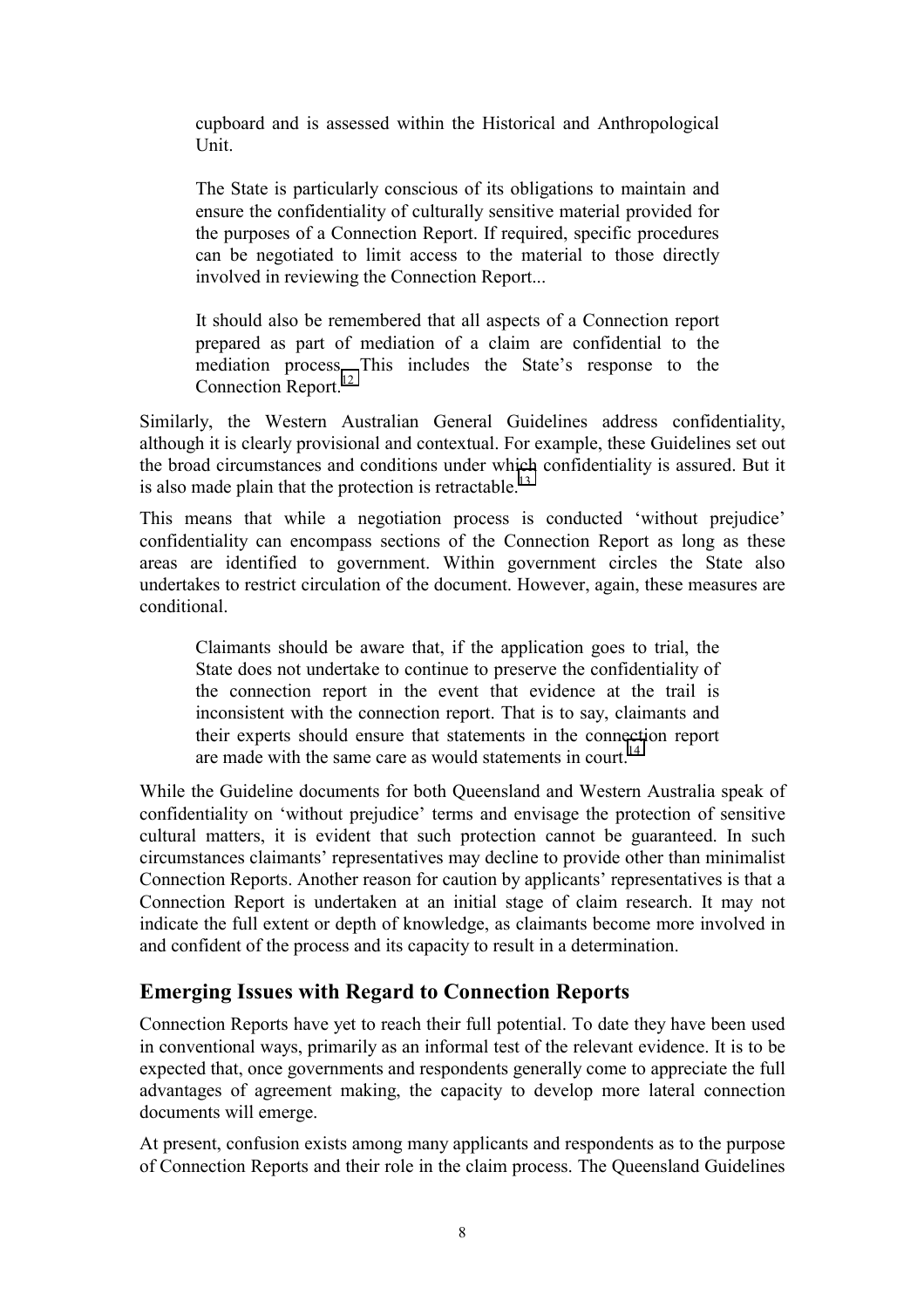explicitly state that the purpose of such documents is to offer a 'starting point for negotiated and mediated agreements between native title claimants and the State of Queensland'.[15](#page-10-0) For the former West Australian Liberal government, a Connection Report was a mandatory pre-condition of negotiation, and a necessary, but not sufficient path to consent determinations. The policy of that time stated that 'Each native title claim is assessed on its own merits to determine if there is scope for a consent determination of native title<sup>, 16</sup>

But few Representative Bodies in Western Australia considered the Guidelines productive of either agreement-making or consent determinations. New Guidelines are now being developed by consultants, Paul Wand and Chris Athanasiou. The recommendations for new Guidelines will follow consultations with government, Representative Bodies and the Tribunal to 'settle negotiation priorities' through a process, while advice on the preparation of Connection Reports is a key aspect of the review brief<sup>[17](#page-10-0)</sup>

I mentioned earlier that some respondents think that assessment of Connection Reports should be conducted under transparent processes with the option of being contested. They argue that a State-based monopoly on assessment of Connection Reports should be challenged. A counter argument is that contesting evidentiary matters should be managed through the Federal Court.

#### **Costs**

Preparation of a Connection Report represents a significant outlay in human and financial resources for Representative Bodies. Many respondents are unlikely to have any realistic idea of the cost of a Connection Report and estimation of costs is difficult. Indeed the question of costs is bit like asking 'how long is a piece of string'?

The extent and content of Connection Reports differs for each claimant group and for different parts of the country – and costs are proportional to the variables. While working in the Western Queensland region I estimated that Connection Reports undertaken there cost on average between \$25-50,000. That figure would include hire of a consultant, the consultant's travel and accommodation, salary, time in the field, consultation and meetings with claimants, archival research and report writing. But it is also an estimate that comes out of a very specific situation where the administrative structure to service such work was minimal and the overheads low.

By comparison, a colleague working in an established Representative Body in a remote area with a significant component for travel estimates a figure well in excess of my calculations. My colleague factored in the same set of common factors (travel, accommodation, salary, fieldwork, claimant meetings and so on) with the addition of in-house staff time for discussions and consultations with the consultant, preparation of documents and administration of the consultancy and so forth. In his estimation, these 'hidden costs' raised the average cost of the Connection Report to close to \$200,000. I suggest that my figures and his figures set the parameters of a sliding cost scale.

There is a further factor to consider when estimating costs; namely, the availability of qualified experienced personnel to undertake native title research. This is becoming an increasingly complex area of research management particularly in the light of recent Federal Court decisions about confidentiality of primary research data such as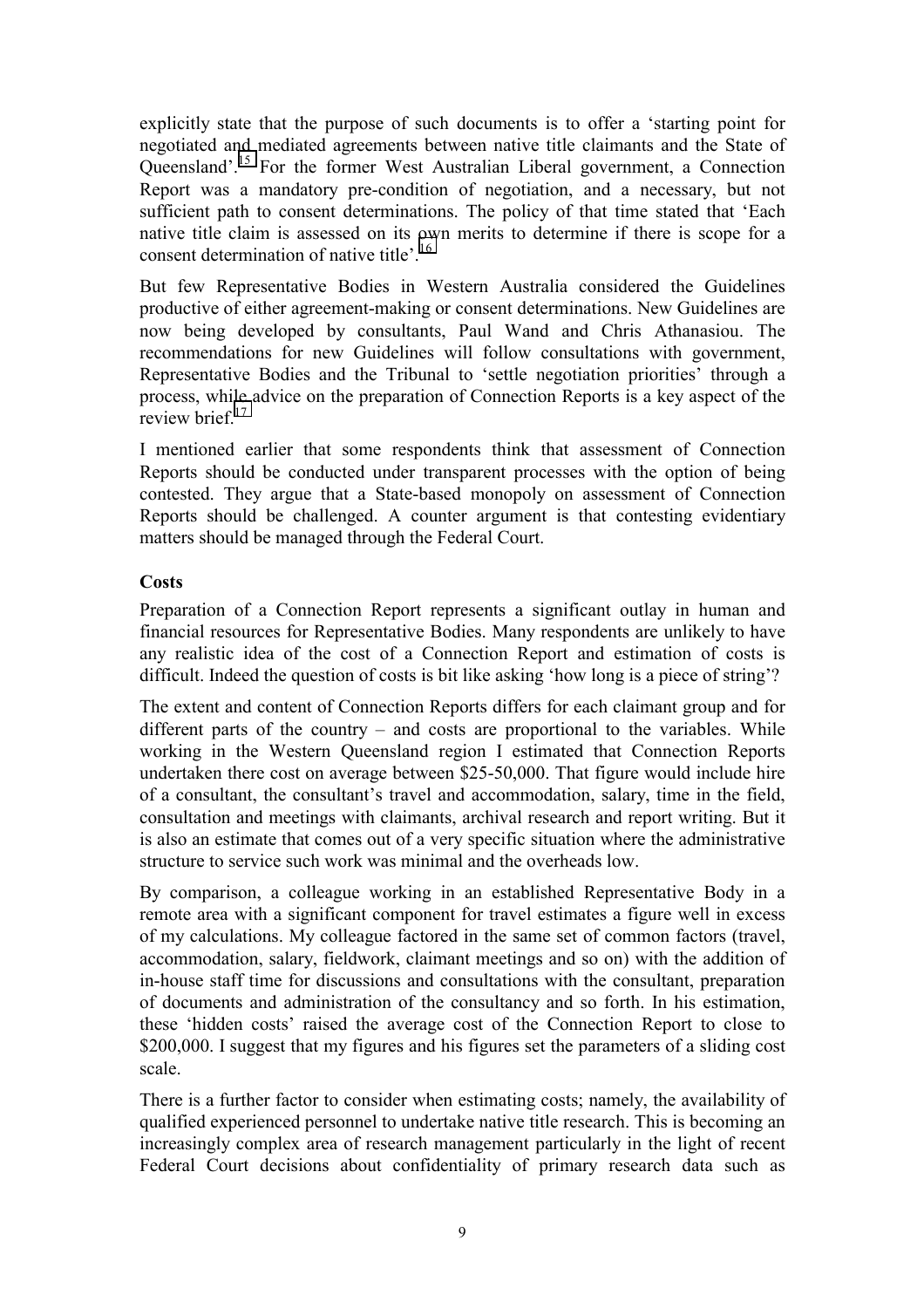anthropological field notes (see *Daniel v State of Western Australia*[18](#page-10-0) and *Smith v Western Australia*). It is also an additional reason for reconsideration of the terms of reference, management and primary research that contributes to a Connection Report and the consequences of how these processes are managed when a claim is contested.

#### **Assessment method**

Finally, based on arguments propounded by respondents, Connection Reports will need to be managed by the State in terms of how they are assessed and the extent to which confidentiality is provided. The Historical and Anthropological Unit of the Native Title Services Unit undertakes assessment of Connection Reports in Queensland. Such assessments have been undertaken for at least five years. Once the Historical and Anthropological Unit has arrived at a recommendation this goes to the Executive of the State government.

However, the assessment criteria are not publicly accessible, although the Guidelines set out the matters sought in an acceptable Connection Report. As the Guide suggests, 'We hope it sets out clearly and fully what needs to be included in a Connection Report to support a claim'.<sup>[19](#page-10-0)</sup>

In the future it may be preferable to evaluate Connection Reports by engaging a team of independent assessors comprised of suitably experienced and qualified people. Such a team could be chosen through public advertisement and subsequent establishment of a Register of Consultants.

In this respect, questions of evaluation, confidentiality and purpose within a process go to the matter of the principles by which the negotiation process operates. Certainty is of concern to all parties, although they may address the issues from different perspectives. Again, confidentiality provisions will have an important bearing on claimants' views as to how optimistically they can engage in the negotiation process. Such considerations may equally form part of an Representative Body's strategic view as to how best to protect claimants' native title rights and interests without undue exposure at the mediation stage. Anthropologists have observed that materials claimants wish to restrict are not confined solely to culturally sensitive information but may include personal information too. For these reasons, some restrictions on open access will be warranted.

# **Conclusions**

In this paper I have only discussed the situation of Connection Reports in Queensland and Western Australia, the only States with currently published guidelines. Australia wide there is no common requirement by governments for a Connection Report. I have suggested, however, that where such a document is sought it can provide mutual confidence to all parties; with the caveat that Representative Bodies may have strategic concerns with respect to the nature of the content and the role of the document in a wider outcome driven process. Yet in spite of the potential for Connection Reports to benefit all parties at some level, the incorporation of Connection Reports as a standard aspect of a negotiation process is surprisingly **limited** 

One explanation for hesitation is perhaps the rapid change in the native title environment over the past few years. Not only has the legislation been amended, but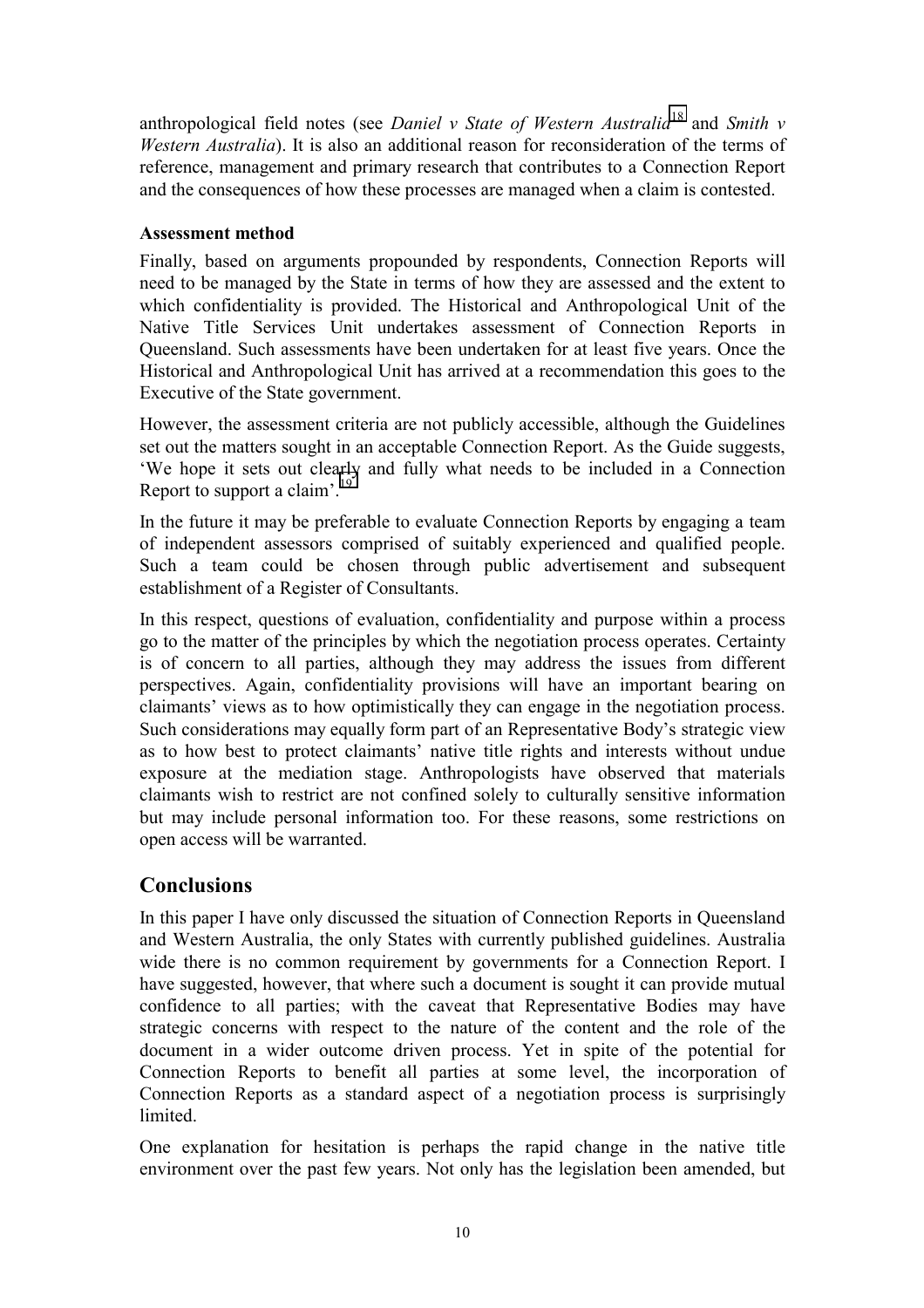<span id="page-10-0"></span>governments have also had to grapple with different entailments of native title policy and organisational responsibilities. Nevertheless two facts remain; native title is part of the common law and resolutions need to embrace options other than simply litigation. Connection Reports can play a purposeful role in a negotiation process for reaching a consent determination or other agreements.

l

<sup>18</sup> On *Daniel v State of Western Australia* see Robert Blowes and David Trigger, 'Experts, Documents and Lawyers in Native Title Claims: The Implications of *Daniel v State of Western Australia'*, *Indigenous Law Bulletin*, March 2000, pp. 4-9.

<sup>19</sup> Queensland, Department of Premier and Cabinet, op. cit., p. 5.

<sup>&</sup>lt;sup>1</sup> Paul Wand and Chris Athanasiou, *Wand Review of the Western Australian General Guidelines – Native Title Determinations and Agreements Draft Negotiation Guidelines*, Western Australian Government, forthcoming.<br><sup>2</sup> There are a number of reasons why the registration test should not be thought of in this way. For

example, the purpose of the test is administrative; the registration test has changed over time through the impact of developing case law and different applications have had different tests applied to them. Applicant groups may not submit to the registration test for strategic reasons; many of the matters of the registration test are concerned with form not content; and so on.

 $3\overline{)}$  One explanation for this ad-hoc response could be the structural position of native title policy within a government organisational structure. Indeed, in some States various departments with prior responsibility for indigenous issues (such as heritage) compete with one another for control of the

native title agenda and this can subvert the potential to implement a whole-of-government response. 4 Queensland, Department of Premier and Cabinet, *Compiling a Connection Report*, Native Title

Services, 1999, p. 6.

<sup>&</sup>lt;sup>5</sup> Personal communication, NSWALC July 2001.

<sup>6</sup> Queensland, Department of Premier and Cabinet, op cit, p.3.

 $<sup>7</sup>$  The term 'historical people' refers to indigenous people who were removed from their own country to</sup> other areas under legislation. See Rosalind Kidd 1997. *The Way We Civilise: Aboriginal Affairs the Untold Story*. University of Queensland Press, Brisbane.

<sup>8</sup> Queensland, Department of Premier and Cabinet, op. cit., p. 12.

 $<sup>9</sup>$  Ibid., p. 5.</sup>

<sup>10</sup> Ibid., p. 10

<sup>&</sup>lt;sup>11</sup> Paul Wand and Chris Athanasiou, op. cit., p. 8 s.3.12.

<sup>&</sup>lt;sup>12</sup> Oueensland, Department Premier and Cabinet, op. cit., pp. 6, 10.

<sup>13</sup> Western Australia, *General Guidelines – Native Title Determinations and Agreements*, Western Australian Government, 2000.

<sup>14</sup> Ibid., p. 2.

<sup>&</sup>lt;sup>15</sup> Queensland, Department Premier and Cabinet, op. cit., p. 3.

<sup>16</sup> Western Australia, op. cit., p.1 sA 1.0.

<sup>&</sup>lt;sup>17</sup> Paul Wand and Chris Athanasiou, op. cit. The final report to the Cabinet Standing Committee on Native Title will be 23 August 2001.